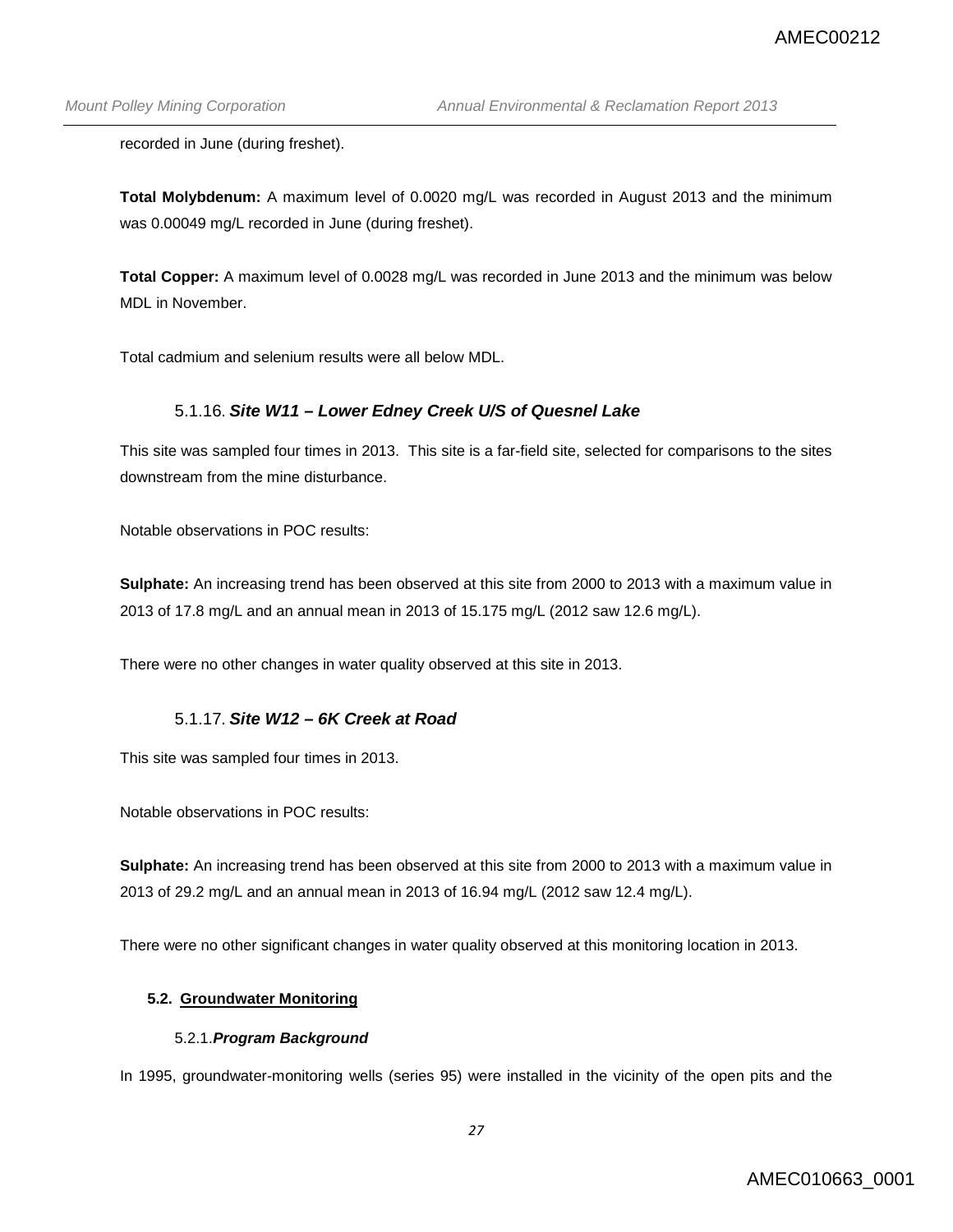mill site. One of these wells (95R-5) still exists and remains part of the sampling program. In 1996, in order to monitor aquifers in both surficial deposits and bedrock, the MOE requested the establishment of additional monitoring wells downslope of the pit, rock disposal site and TSF. In conjunction with these 'downslope' wells, background wells were established upslope of any potential impacts by mining activities. This resulted in nine groundwater-monitoring wells being established in 1996 (series 96). Six of these sites are multi-level, consisting of "A" (deep) wells and "B" (shallow) wells, while the remaining three sites monitor a single depth. A commitment to install three additional multi-level monitoring locations along the southeast embankment of the TSF was made in 1996. These wells were subsequently installed in 2000. In 2005, GW05-01 was established to capture groundwater moving from Polley Lake towards the Wight Pit and pump it back into Polley Lake.

In 2011, to monitor potential impacts of newly disturbed areas, two additional multi-level monitoring sites were established below the temporary Potential Acid-Generating (PAG) Dump on Bootjack Road, and below the Southeast Rock Disposal Site (SERDS) on Polley Lake.

In 2012, MPMC retained AMEC to complete a site hydrogeological assessment. Based on AMEC's recommendation, five pairs of monitoring wells were installed in 2012 and well 95R-4 was decommissioned. The full report was included in the *2012 Annual Environmental and Reclamation Report,* The following recommendations for moving forward were:

- 1. Conduct a study correlating changes in groundwater chemistry with the waste rock and tailings geochemistry data. Some sampling in the tailings would help define mechanisms there.
- 2. Continue to monitor 95-R5 for two more events but consider replacing this well with a nested pair.
- 3. Water quality results for the new wells GW12-4 and GW12-5 may indicate a need for expanded monitoring in this area.
- 4. A detailed water balance should be prepared to assess the groundwater volumes reporting to the pits. This will aid in calibrating a groundwater flow model that can be used for closure planning.

Another hydrological assessment will be completed in 2017 as required under section 3.8 of Permit 11678.

#### 5.2.2.*Monitoring Program*

Objectives of the groundwater-monitoring program include the following (Knight Piésold Ltd., 1996):

• To determine the direction and volume of groundwater flow from the mine site and other disturbed areas to receiving waters.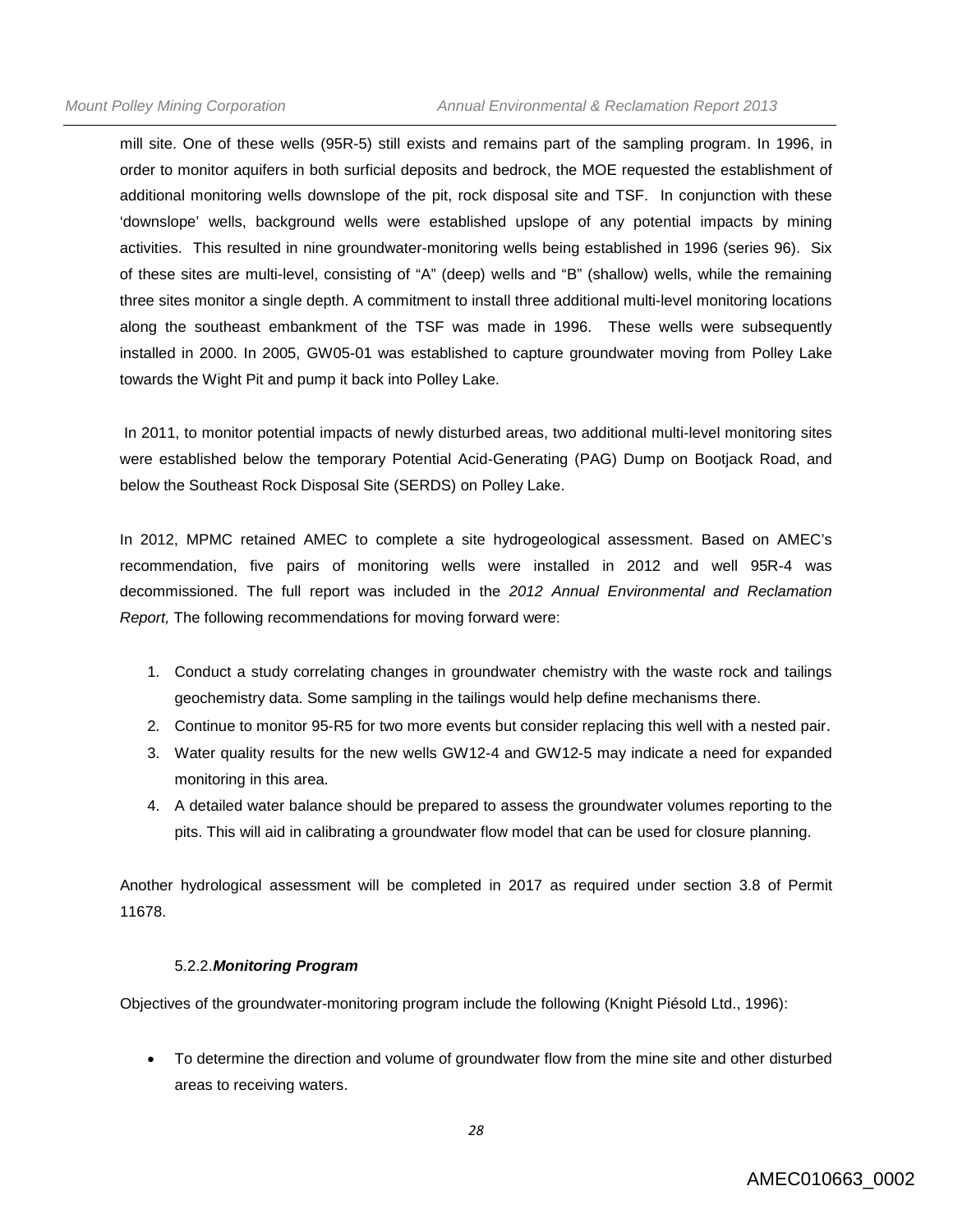- To identify the locations of all surficial and deep groundwater aquifers underlying the mine site and their points of discharge to surface water.
- To establish background groundwater quality in aquifers prior to mine development.
- To calculate seepage and groundwater contamination dilution ratios in surface receiving waters in order to minimize impacts.

Figure 1.3 shows the locations of all monitoring wells, and Table 5.2 provides the depth, elevation and location information for each well, as well as the required monitoring frequency, 2013 sampling events, and years sampled. The following wells have been deactivated due to mine disturbances, or no longer have enough water to be sampled due to fluctuations in the water table, and were not included in the 2013 sampling program:

- 95R-4 (deactivated fall 2013 based on AMEC recommendation)
- GW96-5a (sampled spring 2013; deactivated fall 2013 due to TSF expansion)
- GW96-5b (insufficient flow as of spring 2007; deactivated fall 2013 due to TSF expansion)
- GW96-6 (deactivated fall 2006)
- GW96-8a/b (deactivated winter 2011-2012 due to Ore Switchback Road construction)
- GW96-9 (deactivated spring 2006)
- GW00-2b (insufficient flow as of spring 2011)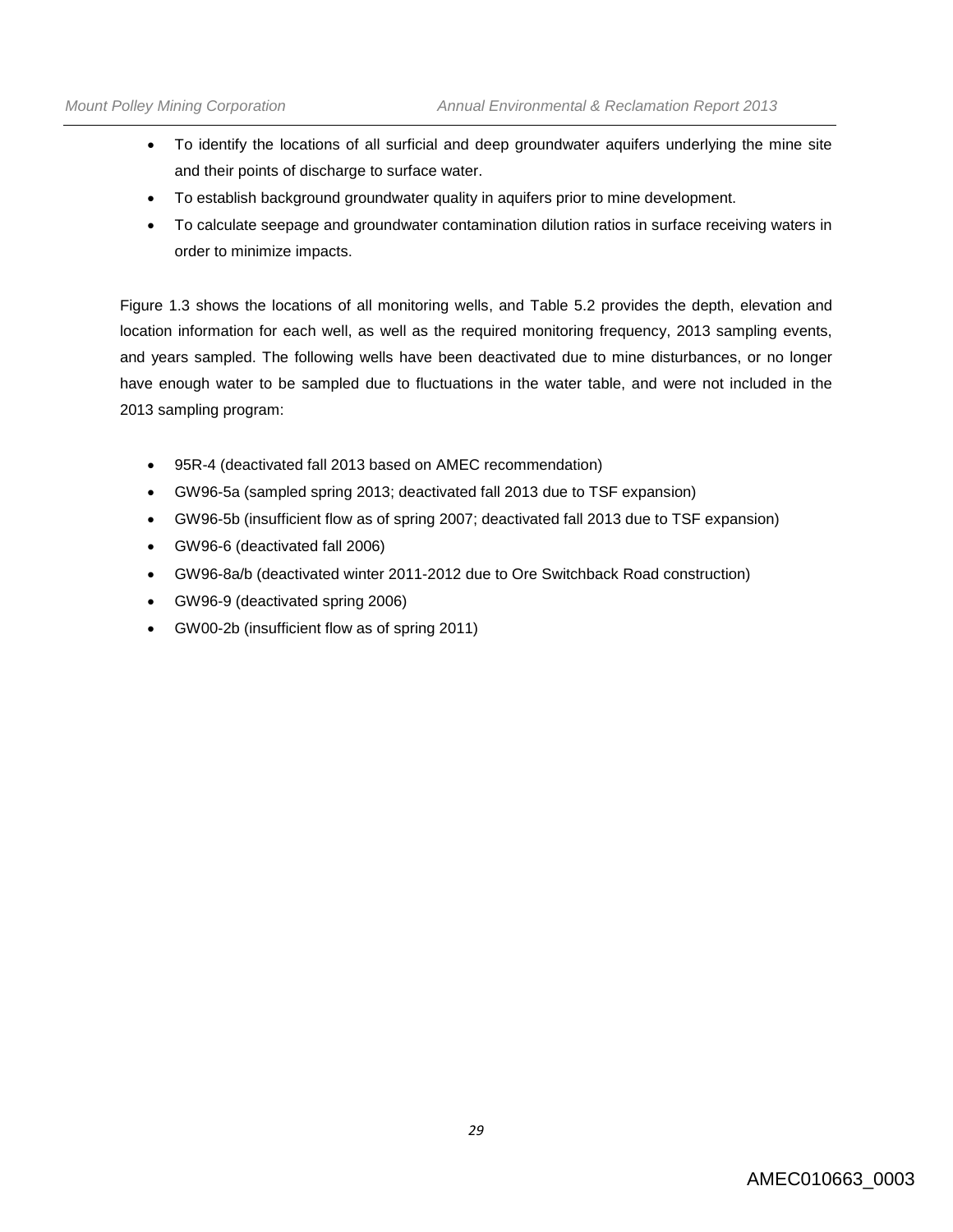| <b>Well ID</b>  | <b>MOE EMS#</b> | <b>Well Depth</b> | Elevation | <b>Northing</b>        | <b>Easting</b> | <b>Monitoring</b>  | 2013 Sampling  | Years       |
|-----------------|-----------------|-------------------|-----------|------------------------|----------------|--------------------|----------------|-------------|
|                 |                 |                   |           |                        |                | Frequency          | <b>Events</b>  | Sampled     |
| 95R-5           | E229695         | 79.2              | 977.69    | 582 3790.66 59 3687.50 |                | Bi-annually        | 2              | 1995 - 2013 |
| GW96-1a E229679 |                 | 59.0              | 927.89    | 581 9939.06 59 5415.82 |                | Annually           | $\mathbf{1}$   | 1998 - 2013 |
| GW96-1b E229680 |                 | 38.72             | 927.81    | 581 9935.22 59 5416.16 |                | Annually           | 1              | 1998 - 2013 |
| GW96-2a E229681 |                 | 54.88             | 931.42    | 581 9449.92 59 6065.40 |                | Bi-annually        | $\overline{2}$ | 1998 - 2013 |
| GW96-2b E229682 |                 | 35.67             | 931.42    | 581 9447.08 59 6074.73 |                | Bi-annually        | $\overline{2}$ | 1998 - 2013 |
| GW96-3a E229683 |                 | 52.59             | 912.06    | 581 8308.97            | 59 5768.75     | Annually           | 1              | 1998 - 2013 |
| GW96-3b E229684 |                 | 19.97             | 912.06    | 581 8306.52 59 5765.16 |                | Bi-annually        | $\overline{2}$ | 1998 - 2013 |
| GW96-4a E229685 |                 | 24.7              | 940.56    | 581 8164.58 59 5147.94 |                | Annually           | 1              | 1998 - 2013 |
| GW96-4b E229686 |                 | 7.16              | 940.46    | 581 8162.87            | 59 5151.26     | Annually           | $\mathbf{1}$   | 1996 - 2013 |
| GW96-5a E229687 |                 | 19.82             | 973.55    | 581 9626.68 59 4330.34 |                | Bi-annually        | 1              | 1998 - 2013 |
| GW96-7          | E229690         | 14.12             | 1021.32   | 582 1520.53 59 2983.23 |                | Bi-annually        | $\overline{c}$ | 1998 - 2013 |
| GW00-1a E242385 |                 | 21.03             | 939.18    | 5818476                | 594368.01      | Bi-annually        | $\overline{2}$ | 2000 - 2013 |
| GW00-1b E242385 |                 | 10.58             | 939.13    | 5818475.85             | 594371.26      | Bi-annually        | $\overline{2}$ | 2000 - 2013 |
| GW00-2a E242387 |                 | 21.55             | 943.4     | 5818337.53             | 594651.75      | Bi-annually        | $\overline{2}$ | 2000 - 2013 |
| GW00-2b E242386 |                 | 10.64             | 943.32    | 5818336.4              | 594657.58      | Annually           | $\mathbf 0$    | 2000 - 2010 |
| GW00-3a E242389 |                 | 24.29             | 943.07    | 5818238.13             | 594896.38      | Bi-annually        | $\overline{c}$ | 2000 - 2013 |
| GW00-3b E242388 |                 | 13.66             | 943.22    | 5818237.65             | 594899.99      | Annually           | 1              | 2000 - 2013 |
| GW05-01 E258923 |                 |                   |           | 593027                 | 5825267        | Bi-annually        | 5              | 2005 - 2013 |
| GW11-1a E291219 |                 | 15.85             | 1030      | 5823845                | 590766         | <b>Bi-annually</b> | $\overline{2}$ | 2011 - 2013 |
| GW11-1b E291211 |                 | 8.23              | 1030      | 5823845                | 590766         | Bi-annually        | $\overline{2}$ | 2011 - 2013 |
| GW11-2a E291212 |                 | 29.4              | 938       | 5821020                | 594910         | Bi-annually        | $\overline{c}$ | 2011 - 2013 |
| GW11-2b E291213 |                 | 14.3              | 938       | 5821020                | 594910         | Bi-annually        | $\overline{2}$ | 2011 - 2013 |
| GW12-1a E291969 |                 | 99.6              | 991.6     | 5824612.57             | 590420.67      | Bi-annually        | $\overline{2}$ | 2013        |
| GW12-1b E291970 |                 | 24.4              | 991.4     | 5824617.37             | 590420.53      | <b>Bi-annually</b> | $\overline{2}$ | 2013        |
| GW12-2a E291971 |                 | 100.6             | 1035.4    | 5823179.94             | 591154.53      | Bi-annually        | $\overline{2}$ | 2013        |
| GW12-2b E291972 |                 | 30.2              | 1035.4    | 5823176.64             | 591153.57      | Bi-annually        | $\overline{2}$ | 2013        |
| GW12-3a E291973 |                 | 99.7              | 1039.2    | 5822098.48             | 592147.96      | Bi-annually        | 3              | 2013        |
| GW12-3b E291974 |                 | 16.1              | 1039.1    | 5822101.88             | 592147.58      | Bi-annually        | $\overline{2}$ | 2013        |
| GW12-4a E291976 |                 | 100.6             | 989.9     | 5822894.27             | 594117.41      | Bi-annually        | $\overline{c}$ | 2013        |
| GW12-4b E291977 |                 | 36.3              | 990.1     | 5822890.94             | 594115.97      | Bi-annually        | $\overline{c}$ | 2013        |
| GW12-5a E291978 |                 | 100.4             | 965.3     | 5824582.25             | 593197.11      | Bi-annually        | $\overline{c}$ | 2013        |
| GW12-5b E291979 |                 | 12.7              | 966.2     | 5824568.66             | 593199.48      | Bi-annually        | $\overline{c}$ | 2013        |

*Table 5.2 Monitoring well depth, elevation, location, and sampling information*

Groundwater sampling and analysis was conducted in accordance with the *2013 Annual Monitoring Plan* (Appendix C), which was reviewed by AMEC and approved by MOE. The calibration, sampling, filtering, preservation and shipping procedures outlined in the *Quality Assurance / Quality Control Manual* (MPMC, 2013) and the *British Columbia Field Sampling Manual: 2003 – For Continuous Monitoring and the Collection of Air, Air-Emission, Water, Wastewater, Soil, Sediment, and Biological Samples* and the Mount Polley *Quality Assurance/Quality Control Manual* are followed in the monitoring program. In situ pH, temperature and conductivity were measured at the time of sampling using a WTW Multimeter. Refer to section 4.1 for additional information on Data Quality Assurance/Quality Control, and Field Methodology.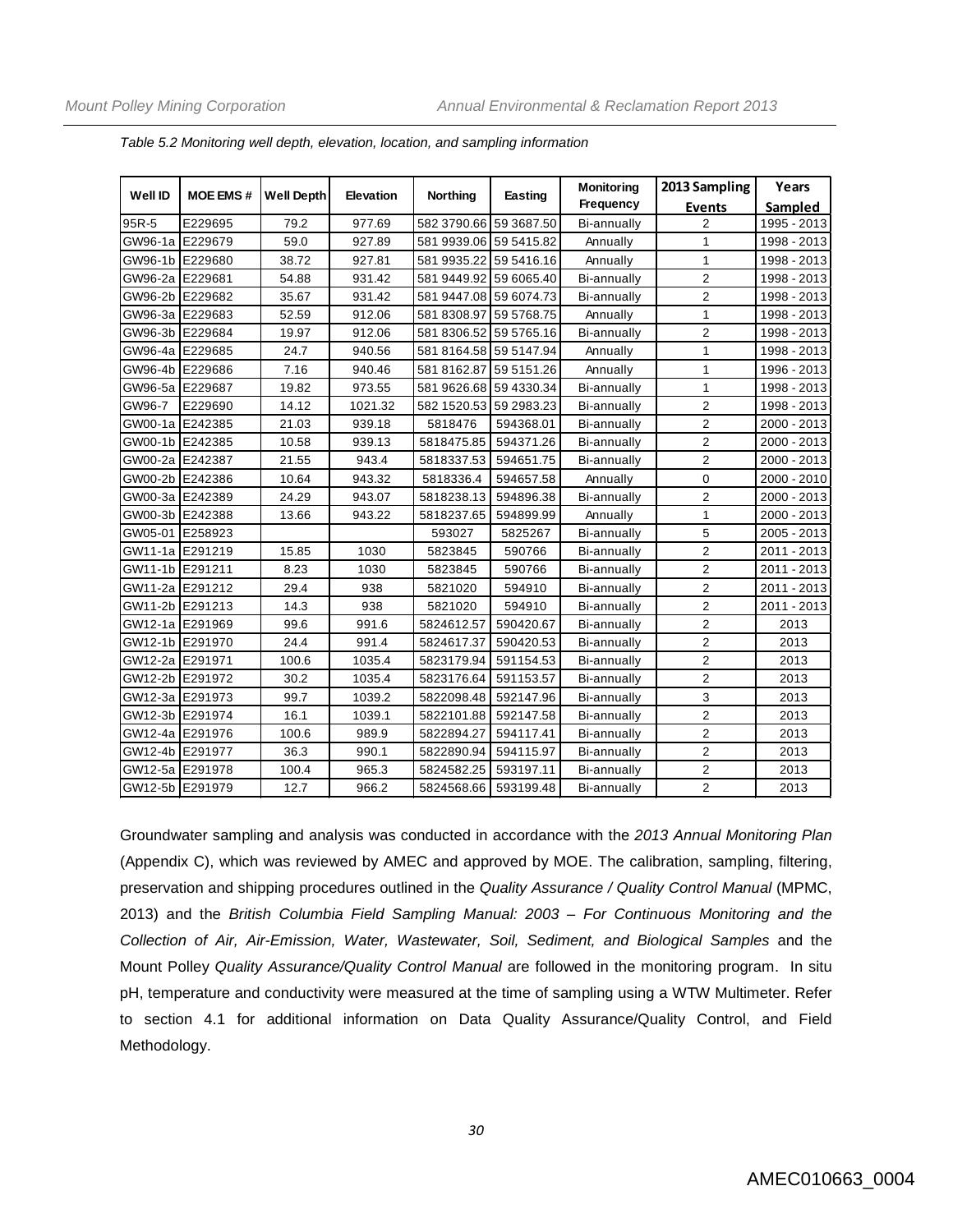Prior to drawing water from each well for purging and/or sampling, the phreatic (static) water level is measured and recorded. Results are presented in section 9.3. Samples are collected and then submitted to ALS Laboratory Group for water chemistry analysis, including: physical parameters (alkalinity, turbidity, total suspended solids, and hardness); anions and nutrients (sulfate, ammonia (N), nitrate, nitrite, nitrogen and phosphorus); and dissolved metals.

To monitor changes in groundwater quality, in the subsequent sections, nine key parameters of concern (POCs) are examined for each well over time:

**Physical Parameters:** Hardness

**Anions:** Sulphate

**Nutrients:** Nitrate

**Dissolved Metals:** Aluminum, Arsenic, Cadmium, Copper, Molybdenum, Selenium,

These POCs were identified in the Chemical Characterization of the Proposed Effluent for Discharge to Hazeltine Creek (Knight Piésold, 2009) based on site geochemistry, concentrations relative to current guidelines and regulations, historical water quality trends, and existing and projected waste and water management practices.

No groundwater quality guidelines are included in Permit 11678, so to establish if changes in water quality at any well are cause for concern or intervention, POC results are compared with the BC MOE Contaminated Sites Regulation (CSR) drinking water standards (the most stringent guidelines).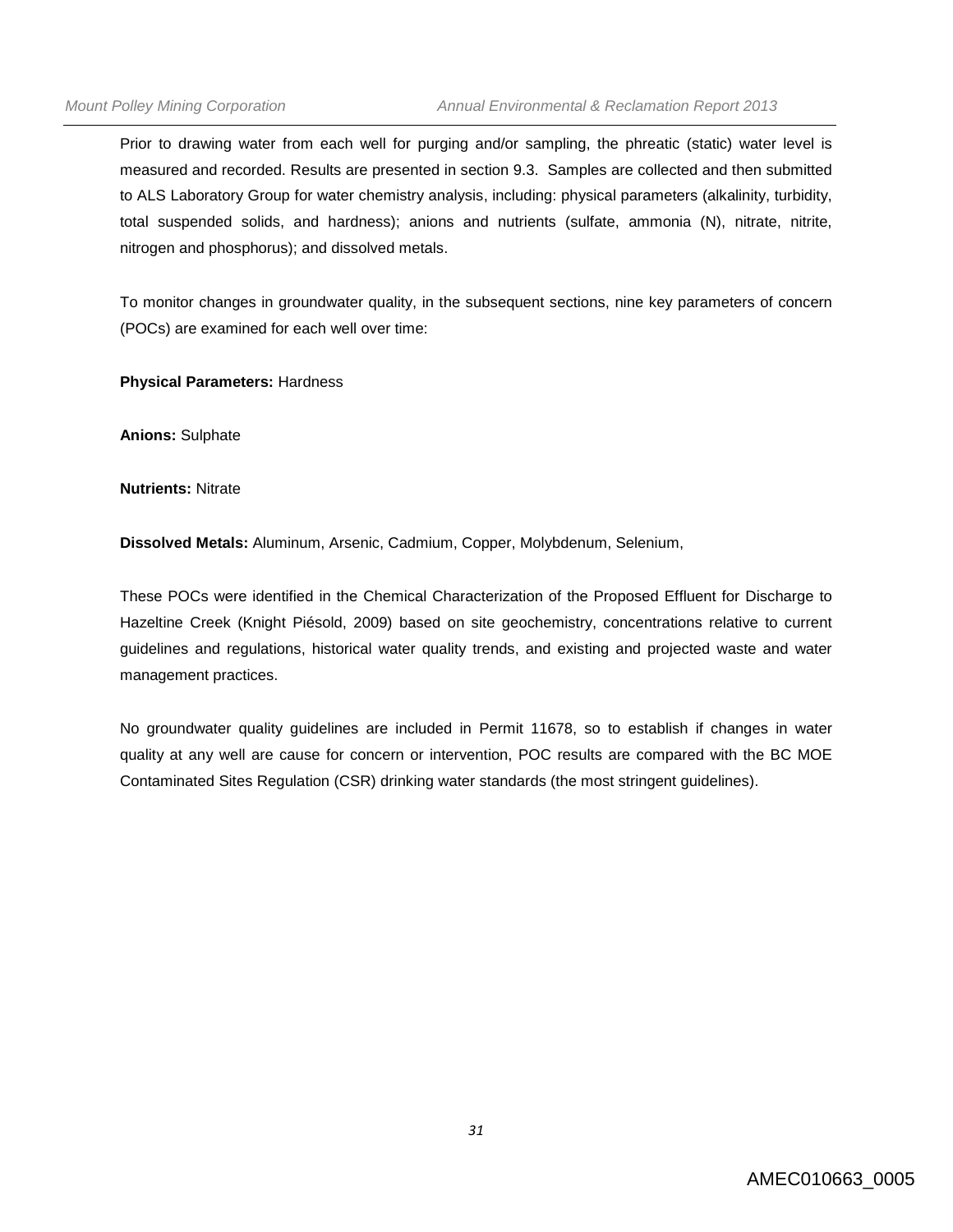# *Table 5.3 BC MOE Contaminated Sites Regulation Schedule 6: Selected Water Standards*

| Parameter            | <b>Drinking Water</b><br>(mg/L) |  |  |  |
|----------------------|---------------------------------|--|--|--|
| Dissolved aluminum   | 9.5                             |  |  |  |
| Total ammonia        | no standard                     |  |  |  |
| Dissolved antimony   | 0.006                           |  |  |  |
| Dissolved arsenic    | 0.01                            |  |  |  |
| Dissolved barium     | 1                               |  |  |  |
| Dissolved beryllium  | no standard                     |  |  |  |
| Dissolved boron      | 5                               |  |  |  |
| Dissolved cadmium    | 0.005                           |  |  |  |
| Dissolved chromium   | 0.05                            |  |  |  |
| Dissolved cobalt     | no standard                     |  |  |  |
| Dissolved copper     | 1                               |  |  |  |
| Dissolved fluoride   | 1.5                             |  |  |  |
| Dissolved iron       | 6.5                             |  |  |  |
| Dissolved lead       | 0.01                            |  |  |  |
| Dissolved magnesium  | 100                             |  |  |  |
| Dissolved manganese  | 0.55                            |  |  |  |
| Dissolved mercury    | 0.001                           |  |  |  |
| Dissolved molybdenum | 0.25                            |  |  |  |
| Dissolved nickel     |                                 |  |  |  |
| Nitrate N            | 10                              |  |  |  |
| Nitrite N            | 3.2                             |  |  |  |
| Dissolved selenium   | 0.01                            |  |  |  |
| Dissolved silver     | no standard                     |  |  |  |
| Sulphate             | 500                             |  |  |  |
| Dissolved thallium   | no standard                     |  |  |  |
| Dissolved titanium   | no standard                     |  |  |  |
| Dissolved uranium    | 0.02                            |  |  |  |
| Dissolved zinc       | 5                               |  |  |  |

Note: H means water hardness in mg/L CaCO3.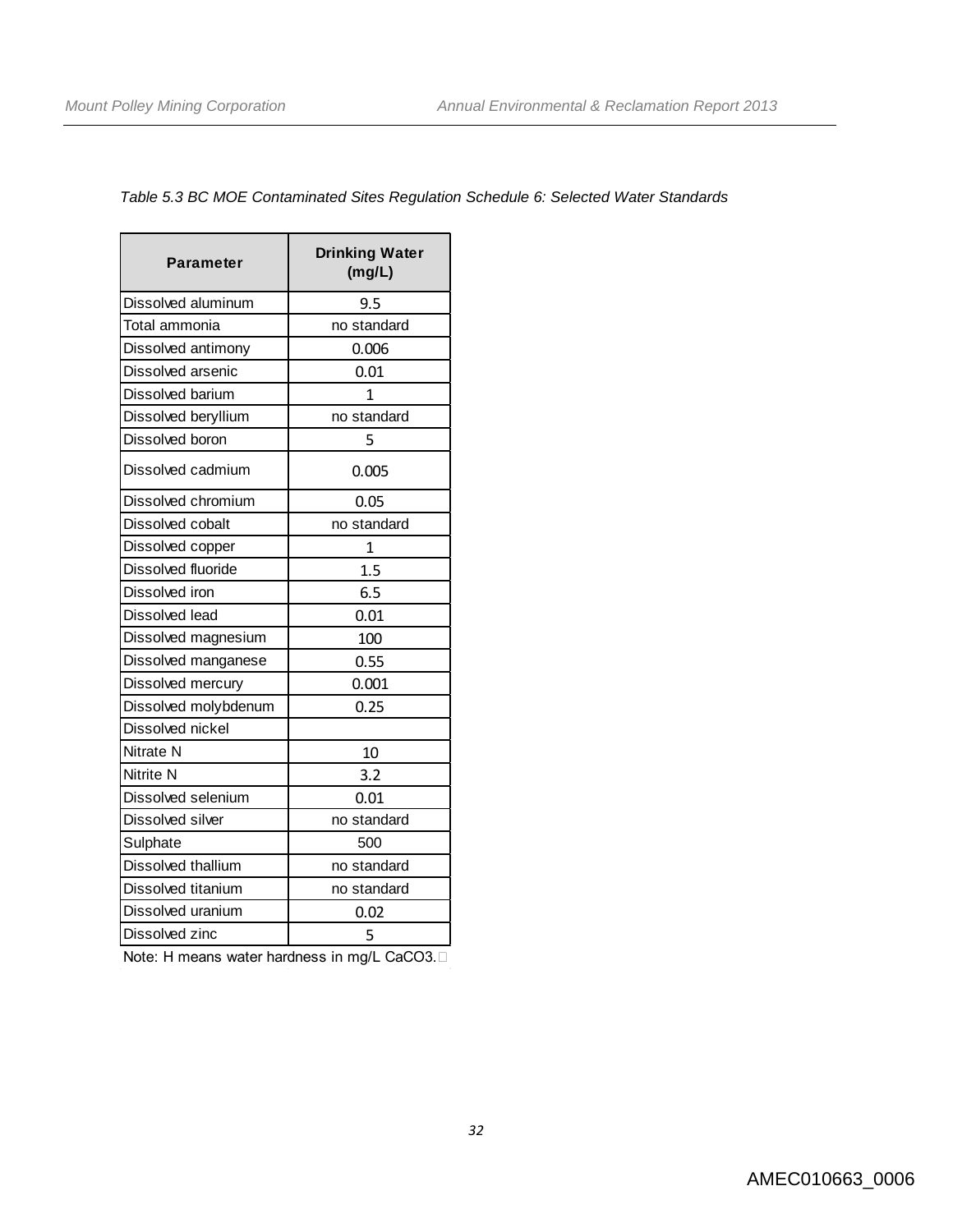All groundwater results are presented in Appendix F of this report. This includes data in tabular form for each site, and graphs of the nine POCs (selenium was only graphed when results were above MDL). Note that results below method detection limit (MDL) are represented as 0.5\*MDL in statistical calculations and graphs. Graphs were not included for wells installed in 2012, as they have only been sampled twice.

#### 5.2.3.*Water Quality Results*

#### 5.2.3.1. **95R-5 (Lower SERDS Well)**

95R-5 is located along the old Polley Lake Forest Service Road, northwest of the East RDS, and immediately east of the NEZ soil stockpile location. In reviewing the water quality data from this well, it should be noted that the phreatic level dropped significantly in 2008 (refer to Appendix M). With the exception of Arsenic, major improvements in water quality at this site were observed in 2013. Notable observations in POC results:

**Hardness:** Increased from approximately 190 mg/L in 2004 to a historic maximum of 782 mg/L in October 2010. Since 2010, hardness levels have gradually decreased, and in 2013 a significant decrease down to 276 mg/L in October was observed.

**Sulphate:** Increased from approximately 20 mg/L in 2004 to a historic maximum of 531 mg/L in October 2010. Since 2010, sulphate levels have gradually decreased, and in 2013 a significant decrease down to 127 mg/L in October was observed.

**Arsenic:** Increased from historic lows of approximately 0.0004 mg/L in 2009 through 2012 to a historic maximum of 0.0025 mg/L in October 2013.

**Molybdenum:** Increased from historic lows of approximately 0.015 mg/L in 2008 through 2012 to 0.0246 mg/L in October 2013. 2013 concentrations continue to be equal to or below baseline levels.

For the remaining POCs, 2013 values were similar to or below historic results, and any fluctuations or spikes in previous years have discontinued. All results were below the CSR guidelines.

#### 5.2.3.2. **GW96-1a (TSF North Well – Deep)**

GW96-1a is located downslope of the PESCP. There were no significant changes in water quality at this well in 2013. For all of the POCs, 2013 values were similar to historic levels, and any fluctuations or spikes in previous years have stabilized. All results were below the CSR guidelines.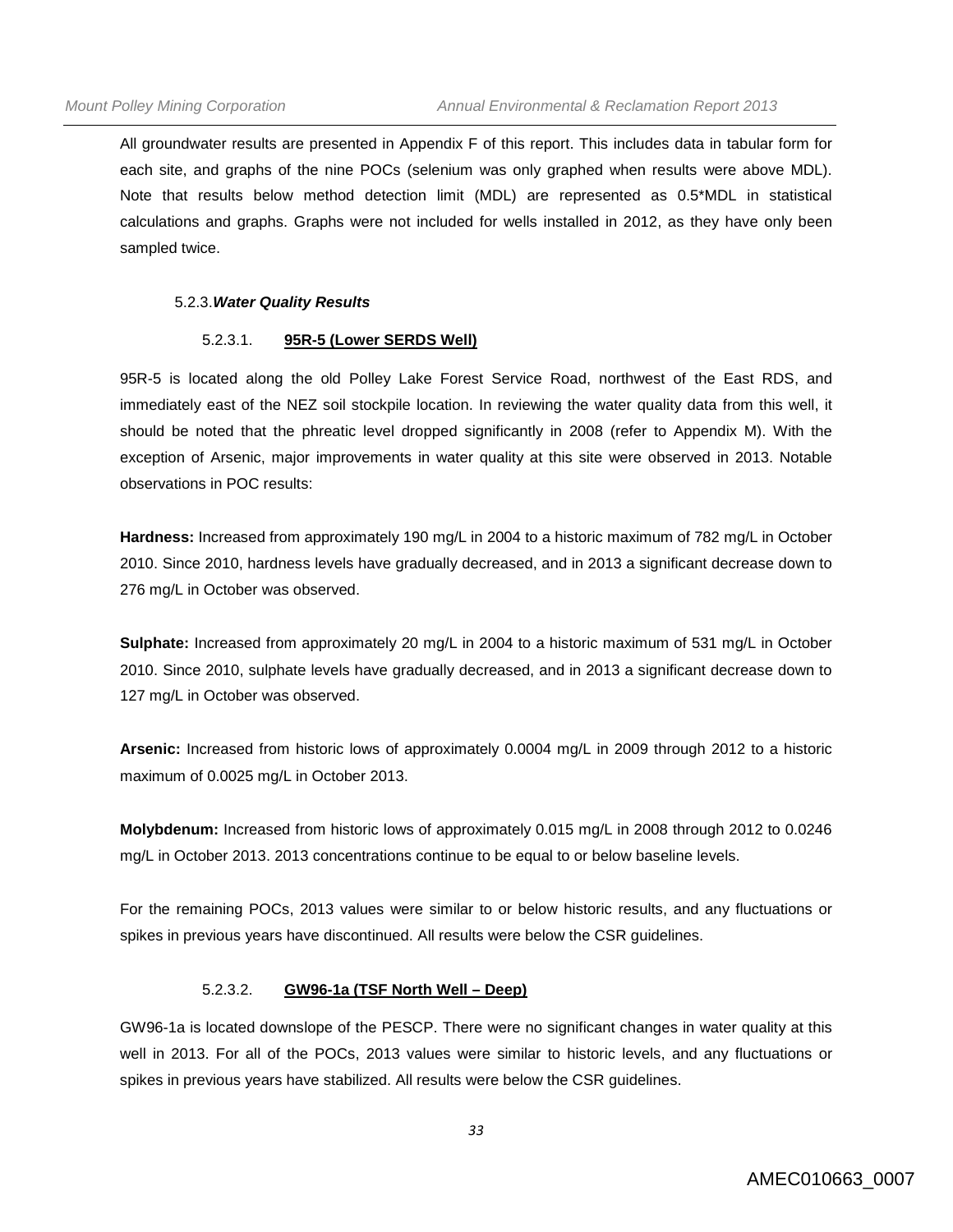#### 5.2.3.3. **GW96-1b (TSF North Well – Shallow)**

GW96-1b is located downslope of the PESCP. Notable observations in POC results:

**Hardness:** Has steadily increased since 1998 from 32.9 mg/L to 60.4 mg/L and 58.3 mg/L in May and October 2013, respectively.

For all remaining POCs, 2013 values were similar to or slightly below historic results, and any fluctuations or spikes in previous years have stabilized. All results were below the CSR guidelines.

#### 5.2.3.4. **GW96-2a (TSF East Well – Deep)**

Groundwater monitoring well GW96-2a is located approximately 900 m southeast of the GW96-1 monitoring wells and was commissioned to monitor potential groundwater effects from the TSF on Hazeltine Creek. Notable observations in POC results:

**Nitrate:** Was elevated in 2012 from typical levels of 0.01 mg/L or lower, and spiked to a historic maximum of 0.0896 mg/L in June 2013 before decreasing to below MDL in October 2013.

For all remaining POCs, 2013 values were similar to or below historic results, and any fluctuations or spikes in previous years have stabilized. All results were below the CSR guidelines.

### 5.2.3.5. **GW96-2b (TSF East Well – Shallow)**

GW96-2b is located approximately 900 m Southeast from the GW96-1 monitoring wells and was commissioned to monitor potential groundwater effects from the Tailings Storage Facility on Hazeltine Creek. Notable observations in POC results:

**Hardness:** Has fluctuated significantly over time, but reached a historic maximum of 269 mg/L in October 2013 before decreasing to a more typical level of 243 mg/L in October.

**Sulphate:** Has steadily increased from approximately 6 mg/L in 2003 to a historic maximum of 82 mg/L in June 2013, followed by a decrease to 64.3 mg/L in October 2013.

**Aluminum:** Was typically below MDL and/or less than 0.001 mg/L from 2002 through 2013, but showed increases to 0.0043 mg/L, 0.0031 mg/L, and 0.0055 mg/L in May 2012, October 2012, and October 2013, respectively.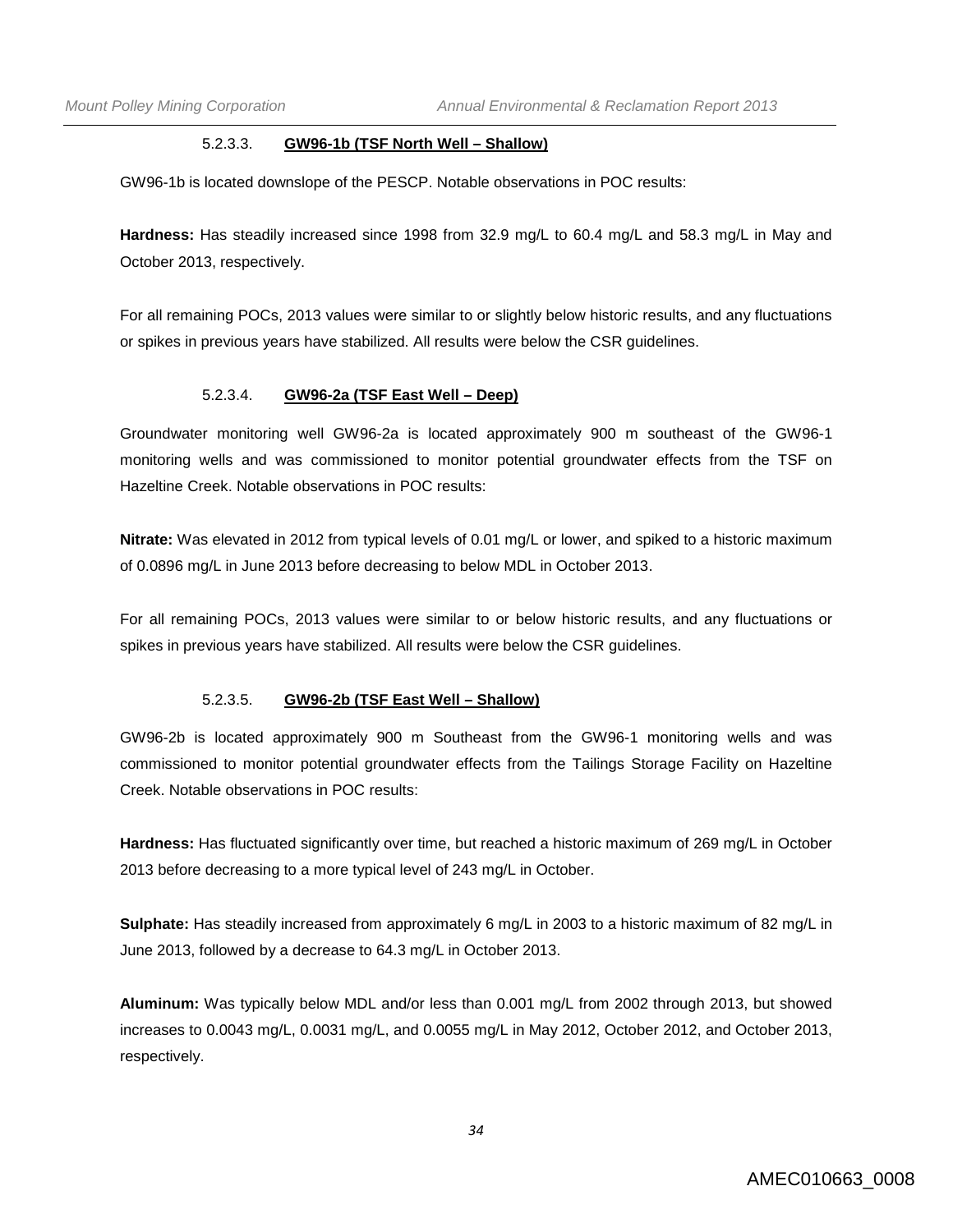**Molybdenum:** Has shown increases above baseline (approximately 0.005 mg/L) since 2007, with spikes in September 2009 and October 2010. Levels continue to be elevated in 2013 at 0.00797 mg/L in June and 0.0094 mg/L in October.

**Arsenic:** Has remained slightly elevated above baseline (approximately 0.0013 mg/L) since 2008, with levels fluctuating between 0.0015 mg/L and 0.0018 mg/L.

For the remaining POCs, 2013 values were similar to or below historic results, and any spikes or fluctuations in previous years have stabilized. All results were below the CSR guidelines.

#### 5.2.3.6. **GW96-3a (TSF Southeast Well – Deep)**

GW96-3a is located adjacent to MESCP. Throughout the monitoring period, many parameters have exhibited constant fluctuations including hardness, sulphate, aluminum, arsenic, cadmium, copper, and molybdenum. For POCs, 2013 values were within historic fluctuations, and any spikes in previous years have stabilized. Notably, nitrate levels decreased after being slightly elevated in 2012. All results were below the CSR guidelines.

#### 5.2.3.7. **GW96-3b (TSF Southeast Well – Shallow)**

GW96-3b is located adjacent to the MESCP. Throughout the monitoring period, many parameters have exhibited constant fluctuations including sulphate, aluminum, arsenic, copper, and molybdenum. For POCs, 2013 values were within historic fluctuations, and any spikes in previous years have stabilized. Notably, nitrate levels decreased after being slightly elevated in 2012. All results were below the CSR guidelines.

### 5.2.3.8. **GW96-4a (TSF Southwest Well – Deep)**

GW96-4a is located downslope of the south and main embankments. Notable observations in POC results:

**Hardness:** In 2012 and 2013, increased to above previously observed fluctuations to a historic maximum of 119 mg/L in May 2013.

**Nitrate:** Starting in 2012 levels increased from baseline of approximately 0.01 mg/L to a historic maximum of 0.0957 mg/L in May 2013.

**Sulphate:** Levels were stable at approximately 2.5 mg/L from 2005 through 2011, then began increasing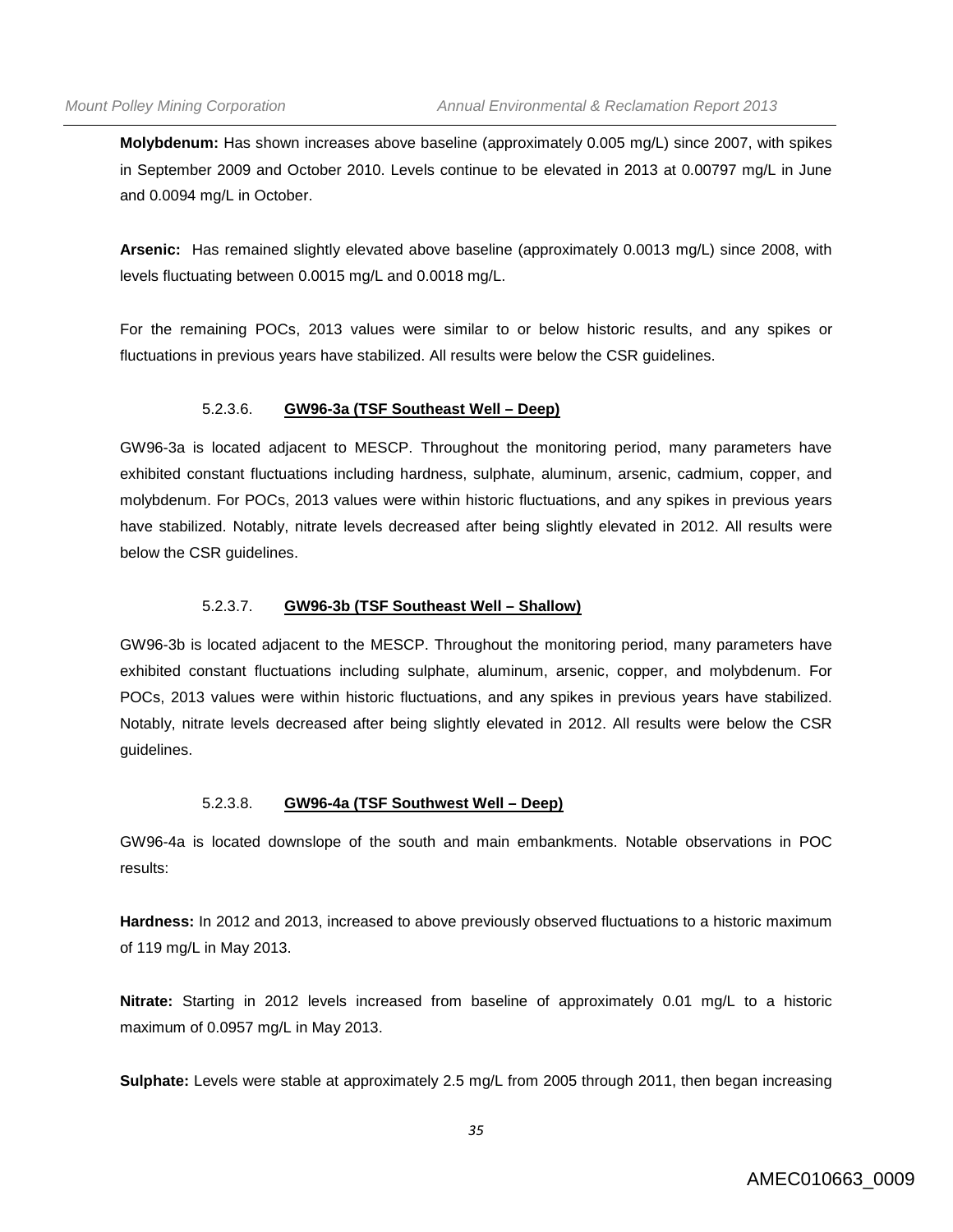to a historic maximum of 19.9 mg/L in May 2013, although 1998 levels were approximately 12 mg/L.

For all other POCs, 2012 values were similar to or below historic results, and fluctuations or spikes in previous years have stabilized. All results were below the CSR guidelines.

#### 5.2.3.9. **GW96-4b (TSF Southwest Well – Shallow)**

GW96-4b is located downslope of the South and Main Embankments. Notable observations in POC results:

**Hardness:** Has steadily increased from approximately 180 mg/L in 1996 through 1998 to a historic maximum of 44 g/L in May 2013.

**Nitrate**: Has increased from below MDL (0.005 mg/L) in May 2011 to greater than an average of 0.53 mg/L in 2012 and 2013.

**Sulphate:** Has increased from approximately 2 mg/L in 2010 to a historic maximum of 218 mg/L in May 2013.

For all other POCs, 2013 values were similar to historic results, and any fluctuations or spikes in previous years have stabilized. All results were below the CSR guidelines.

### 5.2.3.10. **GW96-5a (Tailings Storage Facility Control Well – Deep)**

GW96-5a is located at the upstream (north) of the TSF and is monitored as a control site. For all of the POCs, 2013 values were similar to or below historic results, and any fluctuations or spikes in previous years have stabilized. All results were below the CSR guidelines.

GW96-5a and GW96-5b were decommissioned with grout plugs in November 27, 2014 as the site was being lost due to expansion of the TSF.

### 5.2.3.11. **GW96-7 (Southeast Sediment Pond Well)**

GW96-7 is located downslope of the Mill Site, half way down the tailings access road (near the booster pump station). Notable observations in POC results:

**Hardness:** Was stable at approximately 145 mg/L through 2010, but spiked to 267 mg/L in May 2011, and has since decreased to 159 mg/L in October 2013.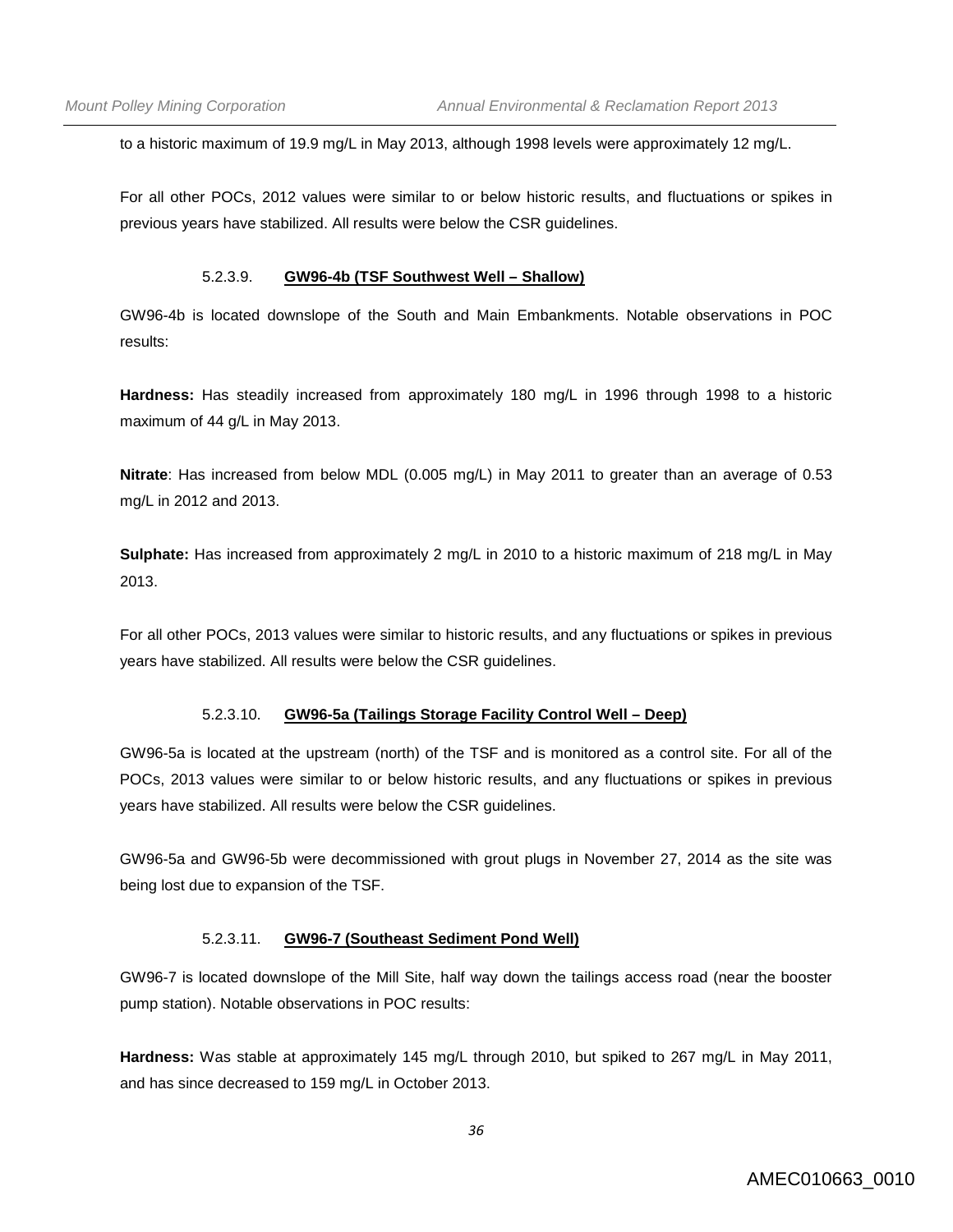**Sulphate:** Was stable at approximately 27 mg/L through 2010, but spiked to 158 mg/L in May 2011, and has since decreased to 36.2 mg/L in October 2013.

**Molybdenum:** Was stable at approximately 0.005 mg/L through 2010, but increased to 0.01 mg/L in May 2011, and has since decreased to 0.00583 mg/L in October 2013.

For the remaining POCs, 2013 values were similar to historic results, and any fluctuations or spikes in previous years have stabilized. All results were below the CSR guidelines.

### 5.2.3.12. **GW00-1a (TSF Northwest Well – Deep)**

GW00-1a is located across the Gavin Lake FSR, beside the TSF South Embankment. Notable observations in POC results:

**Hardness:** From the historic maximum of 53.6 mg/L in 2000, levels decreased through 2005, but have since increased from a historic minimum of 29 mg/L in 2005 to 36.1 mg/L in October 2013.

**Sulphate:** From the historic maximum of 335 mg/L in 2000, levels decreased through 2005, but have since increased from a historic minimum of 187 mg/L in 2005 to 281 mg/L in October 2013.

**Molybdenum:** From the historic maximum of 0.0271 mg/L in 2000, levels decreased through 2004, but have since increased from a historic minimum of 0.0165 mg/L in 2004 to 0.0257 mg/L and 0.0247 mg/L in June and October of 2013, respectively.

For the remaining POCs, 2013 values were similar to or below historic results, and any fluctuations or spikes in previous years have stabilized. All results were below the CSR guidelines.

### 5.2.3.13. **GW00-1b (TSF Northwest Well – Shallow)**

GW00-1b is located across the Gavin Lake FSR, beside the TSF South Embankment. Notable observations in POC results:

**Hardness:** Levels were stable at approximately 260 mg/L through 2008, but increased between 2008 and 2010, and have since fluctuated around 530 mg/L.

**Nitrate:** Has decreased from the spike of 17.1 mg/L in October 2011 to 2.71 mg/L in October 2013, but still remains above baseline levels of below MDL (0.005 mg/L).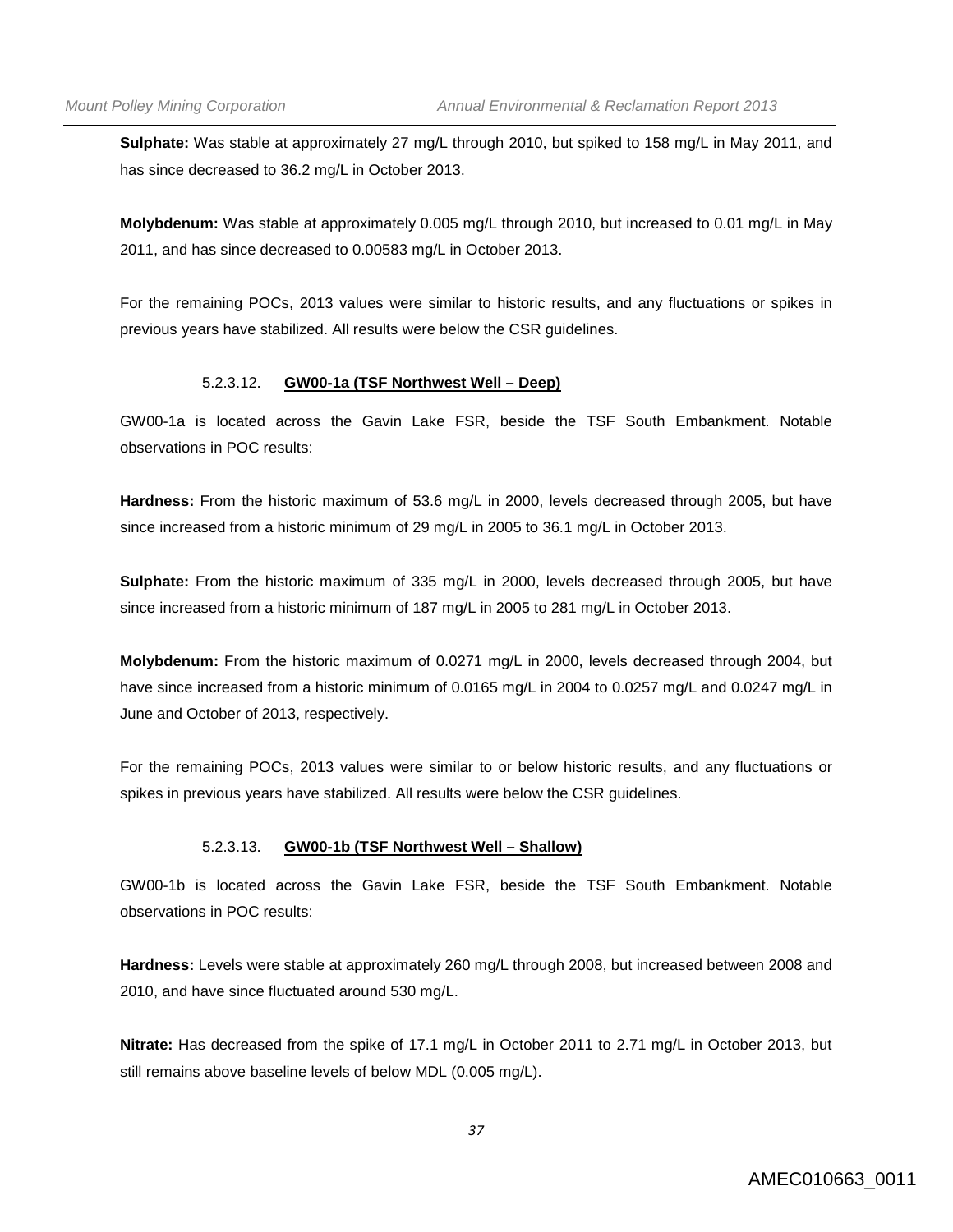**Sulphate:** Levels were stable at approximately 8 mg/L through 2007, but increased in 2008 and 2009, and have since fluctuated around 275 mg/L.

**Cadmium:** In 2007, levels spiked from approximately 0.00003 mg/L to a historic maximum of 0.000186 mg/L in 2008. Concentrations had been decreasing since 2008, but increased again in 2013 to 0.000137 mg/L in October 2013.

**Molybdenum:** Increased from 0.004 mg/L in 2007 to a historic maximum of 0.041 mg/L in May 2012, but have since decreased to 0.0287 mg/L and 0.0338 mg/L in May and October of 2013, respectively.

**Selenium:** Increased from below MDL in 2008 to a historic maximum of 0.029 mg/L in October 2011, but has subsequently decreased to 0.0007 mg/L in October 2013.

For all remaining POCs, 2013 values were similar to historic results, and any fluctuations or spikes in previous years have stabilized. All results were below the CSR guidelines.

### 5.2.3.14. **GW00-2a (TSF West Well – Deep)**

GW00-2a is located downstream of the TSF South Embankment. For all POCs, 2013 values were similar to historic results, and any fluctuations or spikes in previous years have stabilized. All results were below the CSR guidelines.

### 5.2.3.15. **GW00-3a (TSF Southwest Well – Deep)**

GW00-3a is located downstream of the TSF South Embankment. For all POCs, 2013 values were similar to historic results, and any fluctuations or spikes in previous years have stabilized. All results were below the CSR guidelines.

### 5.2.3.16. **GW00-3b (TSF Southwest Well – Shallow)**

GW00-3b is located downstream of the TSF South Embankment. This well was not sampled in 2012 due to a lack of water, but for all POCs, 2013 values were similar to historic results. All results were below the CSR guidelines.

### 5.2.3.17. **GW05-01 (Wight Pit/Polley Lake Interface Well)**

GW05-01 is located between the Wight Pit and Polley Lake. It was established in 2005 to capture groundwater moving from Polley Lake towards the Wight Pit and continuously pump it back to Polley Lake. In June of 2010, pumping was terminated making it impossible to sample; however, this now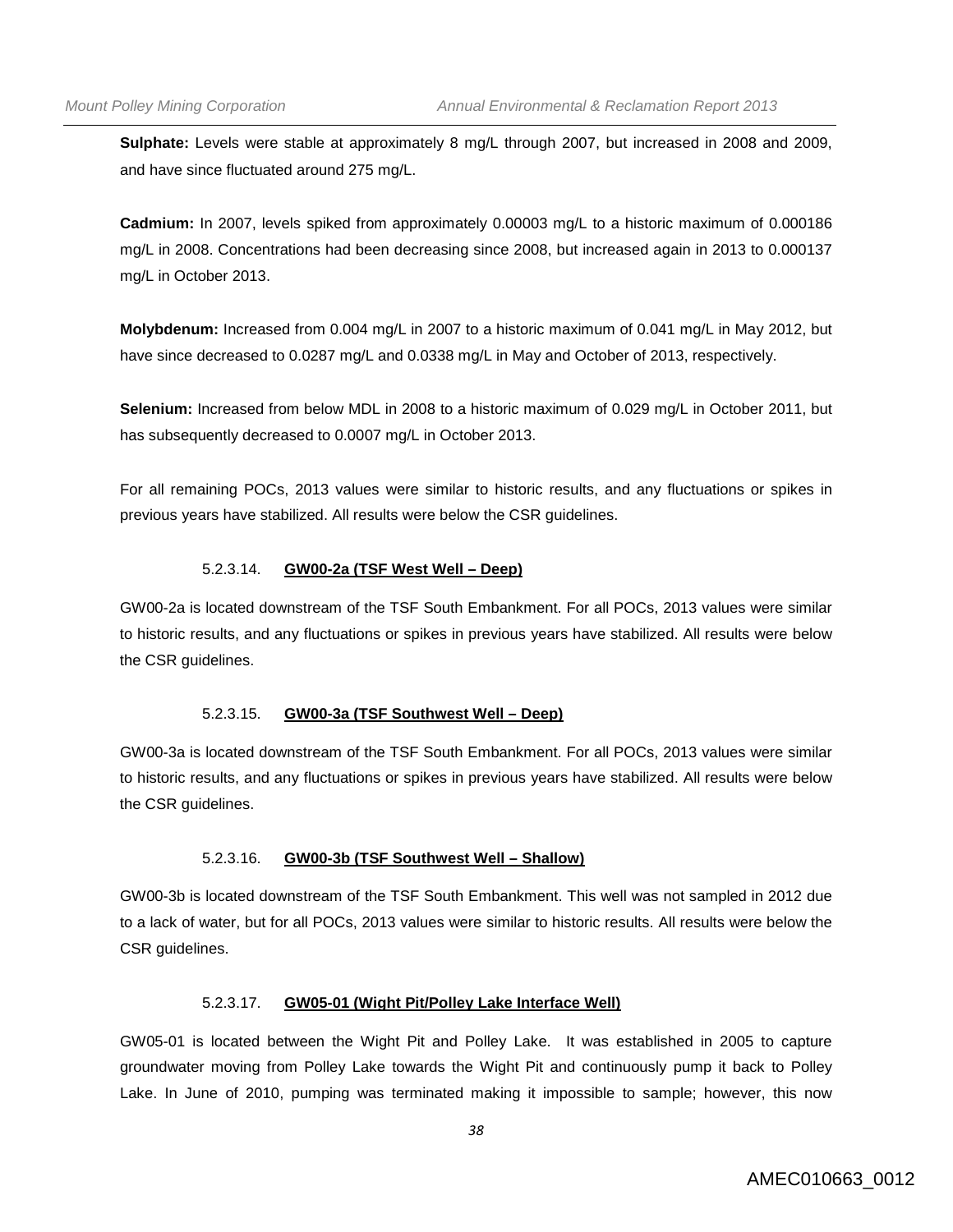provides domestic water for the underground operations, and sampling from the tap commenced in June 2012. Notable observations in POC results:

**Copper:** Levels fluctuated around 0.001 mg/L until 2012 when an increase to the historic maximum of 0.0272 mg/L was observed in November. In 2013 results ranged from 0.00064 mg/L to 0.0133 mg/L.

**Molybdenum:** Fluctuated around 0.005 mg/L until 2009 when it began increasing, reaching a historic maximum of 0.008 mg/L in November 2013.

**Selenium:** Spiked from below MDL to a historic maximum of 0.00063 mg/L in June 2012, but has since decreased to approximately 0.0005 mg/L in 2013.

For all remaining POCs, 2013 values were similar to historic results. Many parameters have undergone significant fluctuations or spikes in previous years, but results have either stabilized or fall within the typical range of values. All results were below the CSR guidelines.

# 5.2.3.18. **GW11-1a (Below Temporary PAG Stockpile on Bootjack Road - Deep)**

GW11-1a is located below the Temporary PAG Stockpile on Bootjack Road to monitor potential impacts on Bootjack Lake. Notable observations in POC results:

**Hardness:** Levels ranged from 73.2 mg/L to 83.0 mg/L in 2011 and 2012. In 2013 an increase to 91.4 mg/L in October was observed.

**Aluminum:** Increased from approximately 0.003 mg/L in 2011 and 2013 to 0.0054 mg/L in October 2013.

For all remaining POCs, 2013 values were similar to or below 2011 and 2012 levels. All results were below the CSR Guidelines. Nitrate, copper, and selenium levels have been below MDL since sampling commenced in 2011.

### 5.2.3.19. **GW11-1b (Below Temporary PAG Stockpile on Bootjack Road - Shallow)**

GW11-1b is located below the Temporary PAG Stockpile on Bootjack Road to monitor potential impacts on Bootjack Lake. Notable observations in POC results:

**Hardness:** Has increased from approximately 140 mg/L in December 2011 and May 2012 to 219 mg/L in October 2013.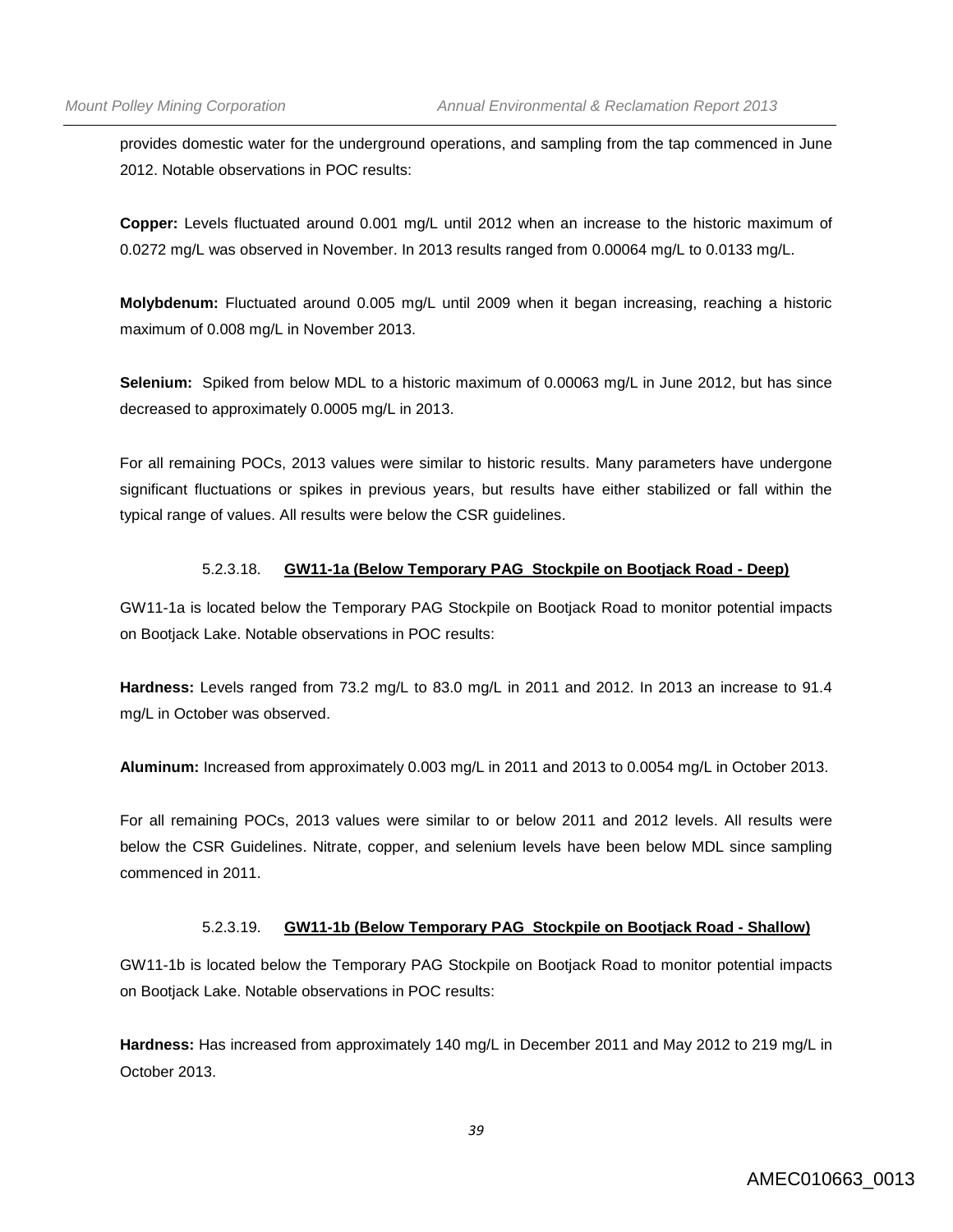**Nitrate:** Was below MDL (0.005 mg/L) for all sample results until October 2013 when levels increased to 0.0076 mg/L.

**Cadmium:** After fluctuating around approximately 0.000015 mg/L, levels increased to 0.000053 mg/L in October 2013.

**Copper:** After fluctuating from below MDL (0.0005 mg/L) to 0.00083 mg/L, levels increased to 0.00135 mg/L in October 2013.

For all remaining POCs, results were similar to or below 2011 and 2012 levels. All results were below the CSR Guidelines.

# 5.2.3.20. **GW11-2a (Below SERDS on Polley Lake Road - Deep)**

GW11-2a is located below the SERDS on Polley Lake Road. Notable observations in POC results:

**Copper:** Has increased from 0.00131 mg/L in December 2011 to 0.0049 mg/L in June 2013, then decreased to 0.00213 mg/L in October 2013.

For all remaining POCs, results were similar or below 2011 and 2012 levels. All results were below the CSR Guidelines. It is also of note that typically the in situ pH is greater than 12, and the in situ conductivity is approximately 3000 µS/cm. This is likely because the well is located in a calcium deposit; dissolved calcium levels exceed 200 mg/L.

### 5.2.3.21. **GW11-2b (Below SERDS on Polley Lake Road - Shallow)**

GW11-2b is located below the SERDS on Polley Lake Road.

**Aluminum:** Decreased from approximately 0.05 mg/L in 2011 and 2012 to 0.0255 mg/L in October 2013.

**Arsenic:** Increased from 2011 and 2012 levels of approximately 0.005 mg/L to 0.0086 mg/L in June 2013, with the arsenic concentration returning to 0.00447 mg/L in October 2013.

For all remaining POCs, results were similar or below 2011 and 2012 levels. All results were below the CSR Guidelines, and cadmium, copper, and selenium were below MDL.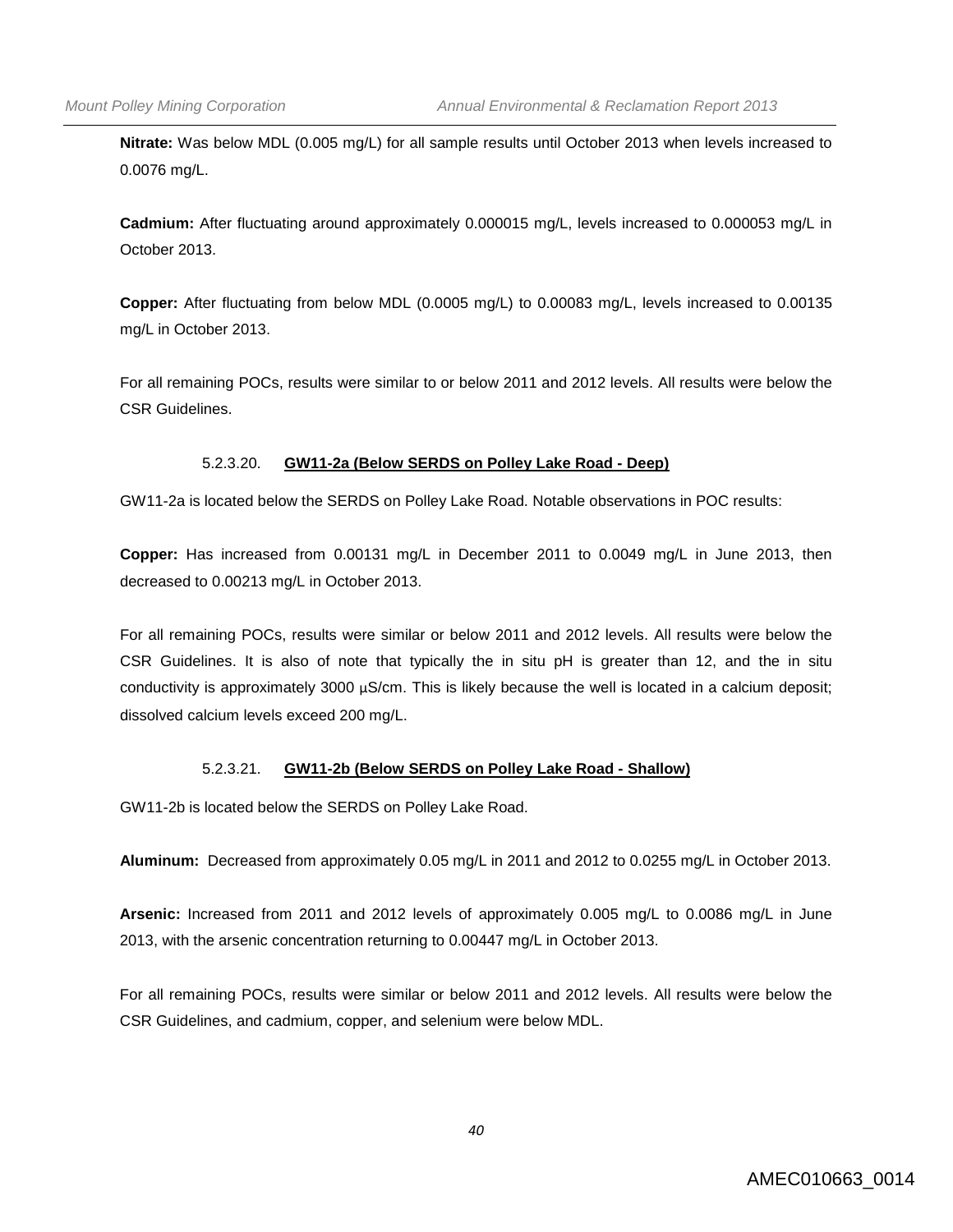### 5.2.3.22. **GW12-1a (NW of Temporary PAG Stockpile – Deep)**

GW12-1a is located below the Temporary PAG Stockpile, just above the NW Sump, to monitor the expanding dump. The two sampling events in 2013 are insufficient to indicate trends; however, all results are below the CSR guidelines, all POCs except sulphate and arsenic decreased between June and October 2013, and nitrate levels were below MDL.

### 5.2.3.23. **GW12-1b (NW of Temporary PAG Stockpile – Shallow)**

GW12-1b is located below the Temporary PAG Stockpile, just above the NW Sump, to monitor the expanding dump. The two sampling events in 2013 are insufficient to indicate trends; however, all results are below the CSR guidelines, all POCs except arsenic decreased between June and October 2013, and aluminum levels were below MDL.

### 5.2.3.24. **GW 12-2a (Springer Pit Well – Deep)**

GW12-2a is located between the Springer Pit and Bootjack Lake, and was installed to replace the compromised well 95R-4. The two sampling events in 2013 are insufficient to indicate trends; however, all results are below the CSR guidelines, all POCs except cadmium and molybdenum decreased between June and October 2013, and copper levels were below MDL.

### 5.2.3.1. **GW 12-2b (Springer Pit Well – Shallow)**

GW12-2b is located between the Springer Pit and Bootjack Lake, and was installed to replace the compromised well 95R-4. The two sampling events in 2013 are insufficient to indicate trends; however, all results are below the CSR guidelines, all POCs except arsenic decreased between June and October 2013, and aluminum, cadmium, and copper levels were below MDL.

### 5.2.3.2. **GW12-3a (Below Waste Haul Road – Deep)**

GW12-3a is located below the Waste Haul Road and was installed to replace GW96-8a, which was lost due to construction of the Ore Switchback Haul Road, and to monitor potential impacts of the haul road on Mine Drainage Creek and Bootjack Lake. The three sampling events in 2013 are insufficient to indicate trends; however, all results are below the CSR guidelines, all POCs except hardness, nitrate, and arsenic decreased between June and October 2013, and copper levels were below MDL.

### 5.2.3.1. **GW12-3b (Below Waste Haul Road – Shallow)**

GW12-3b is located below the Waste Haul Road and was installed to replace GW96-8b, which was lost due to construction of the Ore Switchback Haul Road, and to monitor potential impacts of the haul road